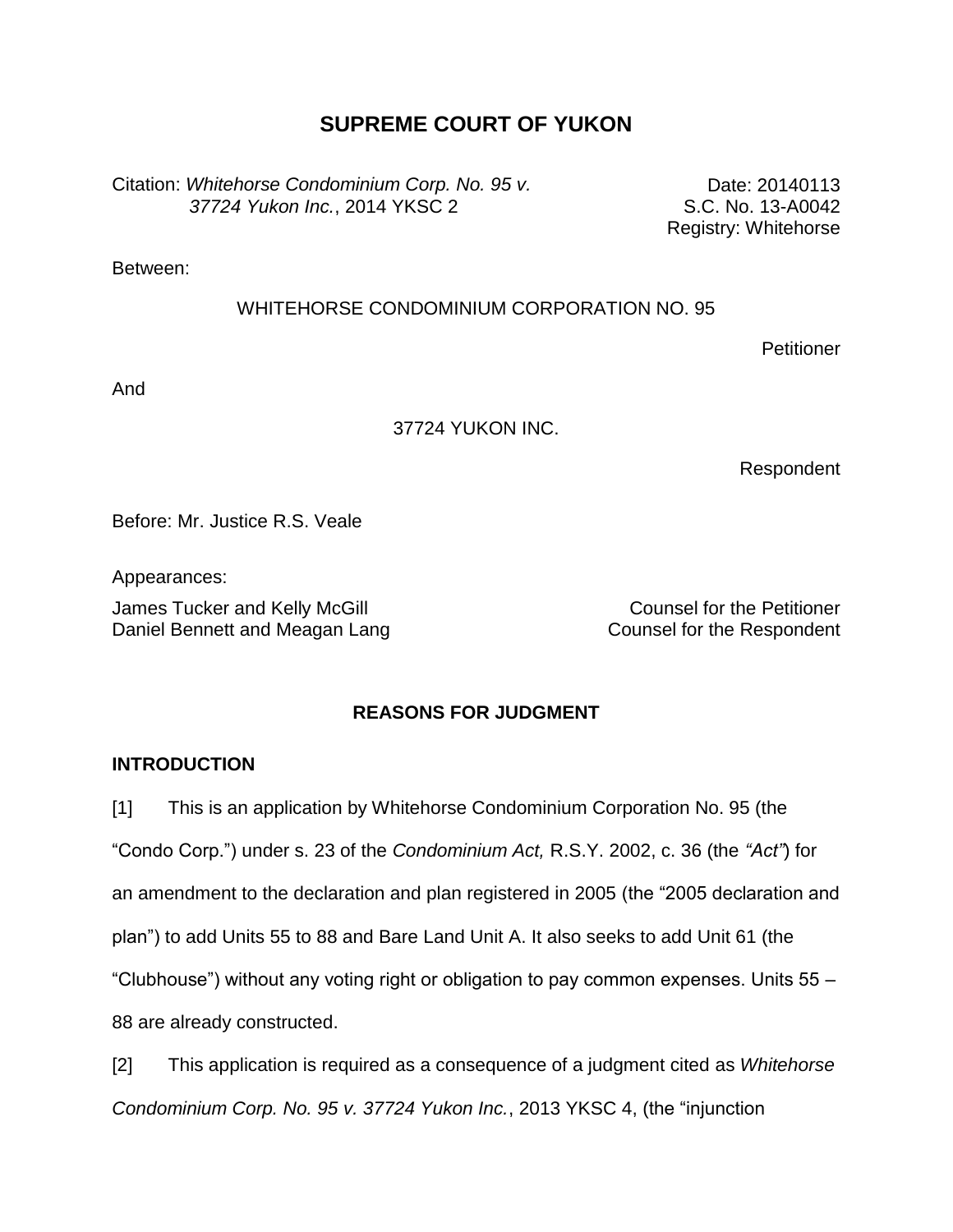decision") in which the purported amendments to the 2005 declaration and plan were declared invalid as they did not have the consent of the existing owners and encumbrancers as required.

[3] The application by the Condo Corp. is not opposed by 37724 Yukon Inc. (the "Condo Developer") insofar as it adds Units 55 – 88 and the Clubhouse to the declaration and plan.

[4] The dispute focusses on Bare Land Unit A, which is a large piece of land on which the Condo Developer wishes to construct 18 stacked apartment-style condominiums (the "18 stacked units") and five single family homes. In the injunction case heard in December 2012, the Court granted a permanent injunction against the Condo Developer, ceasing its construction of a partially constructed 24-unit apartment building. The Court also prohibited the Condo Developer from using Bare Land Unit A for any building or construction without the consent of all the unit owners and persons having registered encumbrances as required by ss. 5 and 6 of the *Act*.

### **BACKGROUND**

[5] It is necessary to review the injunction decision to place the present application in context.

[6] The Condo Developer was incorporated in 2004 to pursue a condominium housing project known as Falcon Ridge. The 2005 declaration and plan created 54 bare land units and made no reference to Bare Land Unit A. The 2005 declaration and plan was drafted and executed by the Condo Developer. Brian Little was the President and a Director of the Condo Corp. Duncan Lillico was a director.

[7] The Court ruled that the amendments to the 2005 declaration and plan filed by the Condo Developer in 2007, 2010 and 2012 were invalid as the necessary consents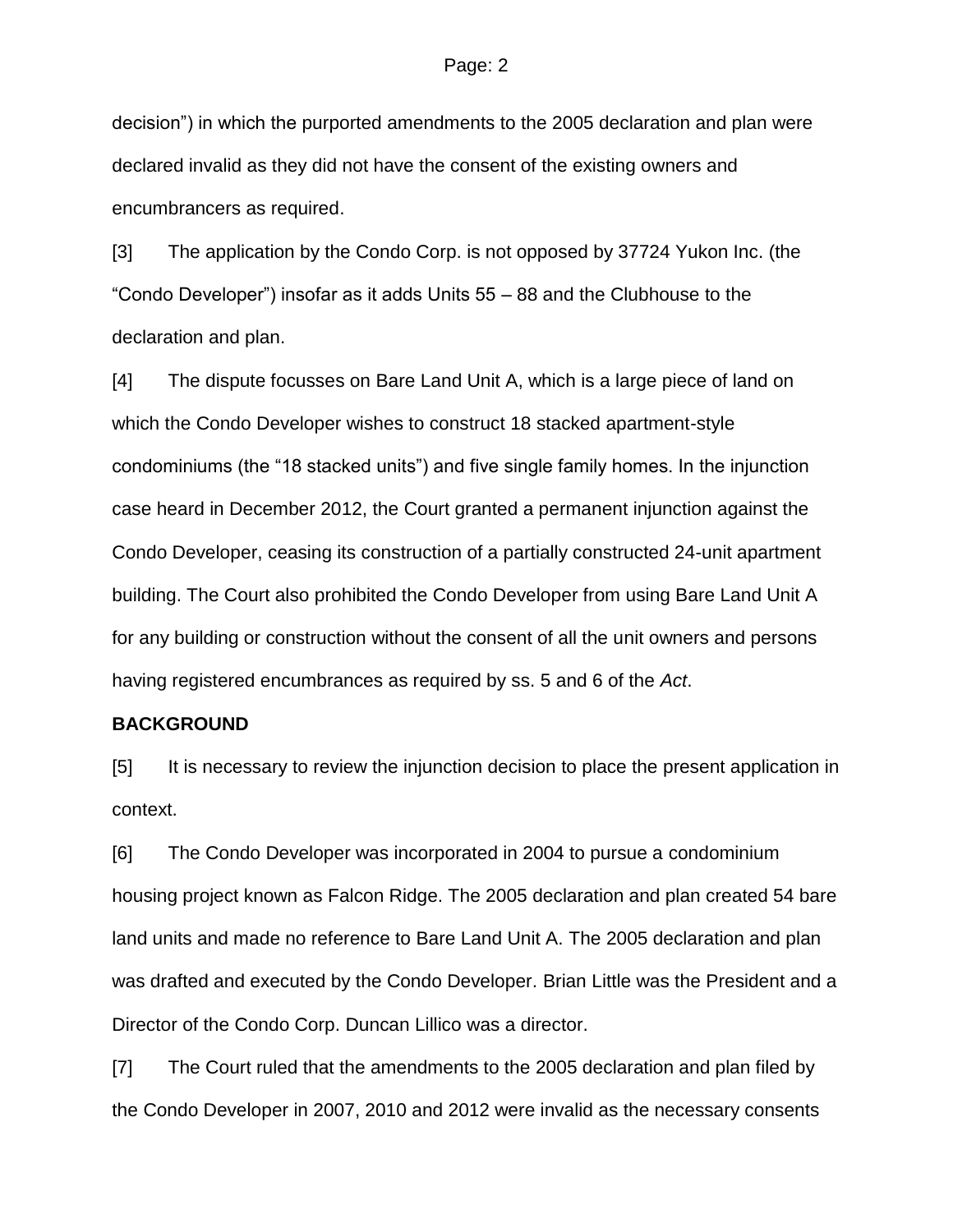of the owners and encumbrancers had not been obtained. In effect, Units 55 – 88 and Bare Land Unit A were not validly created as part of the 2005 declaration and plan for Falcon Ridge.

[8] In the invalid 2012 amendment, Units 1 – 60 and units 63 – 68 were given a 0.74% interest in the common elements and expenses. Bare Land Unit A was allocated a 35.76% interest. The Clubhouse was given a 0.60% interest.

[9] At the time of the injunction application, the Condo Developer was in the process

of constructing a 24-unit apartment building on Bare Land Unit A and planned to

construct two additional buildings of 16 apartment units each, none of which were

contained in the 2005 declaration and plan. There was a newspaper report indicating

the apartments would be rental units: See para. 25 of the injunction decision.

[10] In the injunction decision, the Court dismissed the Condo Developer's applications to terminate the government of the Condo Corp. and amend the 2005 declaration and plan. The injunction decision stated the following:

> [84] I conclude in assessing all of the above factors that it is the Condo Developer who has created the confusion and uncertainty in proceeding to construct an apartment building that is clearly not permissible pursuant to the Condo Corp.'s Declaration and Plan. Rather than bringing an application to amend in early 2012, the Condo Developer engaged in subterfuge and bullying tactics to achieve the desired amendment in a manner that contravenes the consent provision of the *Act*. In trying to fulfill its duty to enforce compliance with the original Declaration and Plan, the Condo Corp. has legitimately and reasonably sought the direction of the court to resolve the matter.

> [85] It is not just and equitable that the Condo Developer proceed to construct an apartment building in a manner that contravenes the *Act*. The Condo Developer registered a Declaration and Plan in 2005. The Declaration contemplates each unit being occupied as a single-family residence. The Plan contains no indication of apartment buildings. The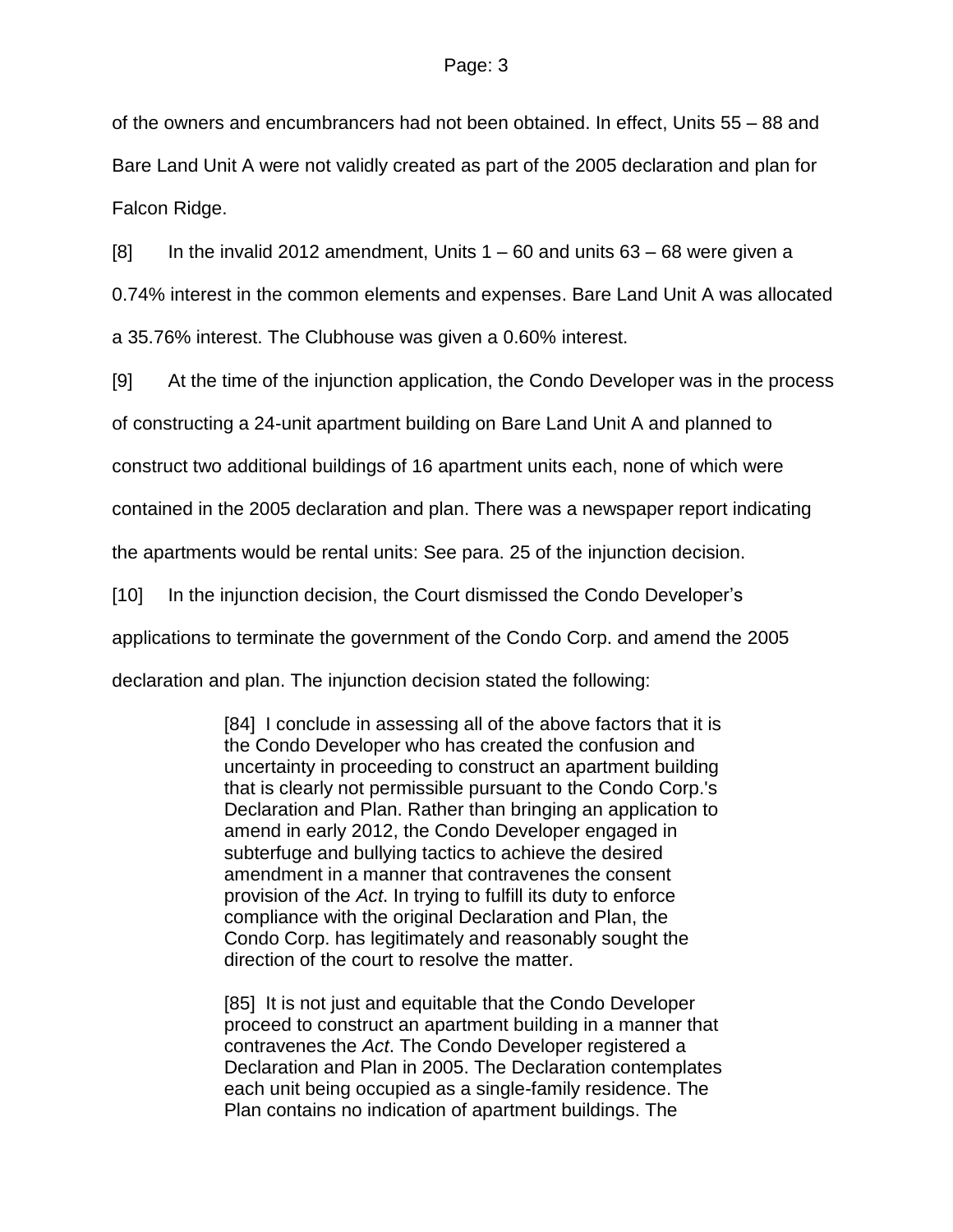Condo Developer now asks the court, at this late date, to amend the 2005 Declaration to permit its commercial interests to prevail over the unit owners who purchased their units in the legitimate expectation that the Falcon Ridge project would consist of separate single-family residences.

…

[88] The application to amend the Declaration and Plan is similarly flawed. The Condo Developer does not purport to amend the Declaration and Plan to clarify an issue of interpretation. Rather, it seeks to change the entire concept of the Falcon Ridge Project to accommodate his own commercial interests.

[89] In circumstances where the Condo Developer has attempted to circumvent the intent and scheme of the *Act*, it would be unjust and inequitable to grant such a sweeping amendment without the consent of the owners of the remaining units and I dismiss this application to amend.

[11] To be fair, the Condo Developer had some equities in its favour. As was also

detailed in the injunction decision, the Condo Developer had an intention to develop

apartments on the Falcon Ridge property, it discussed the location of the apartment

buildings with the Condo Corp. Board and it obtained the necessary municipal permits.

The failure of the Condo Developer was in not obtaining the required consents of other

unit owners.

[12] In the case at bar, the Condo Developer submitted that, but for incorrect legal

advice it received when planning its phased development, the 2005 declaration and

plan would have properly accommodated the planned development.

[13] The Condo Developer also stated that its prime tool in marketing the

development was a document called the 2005 Site Plan, which was shown to all

prospective purchasers and identified multi-family units in the northwest corner as

traditional apartment-style condominiums. I note that not all owners would agree that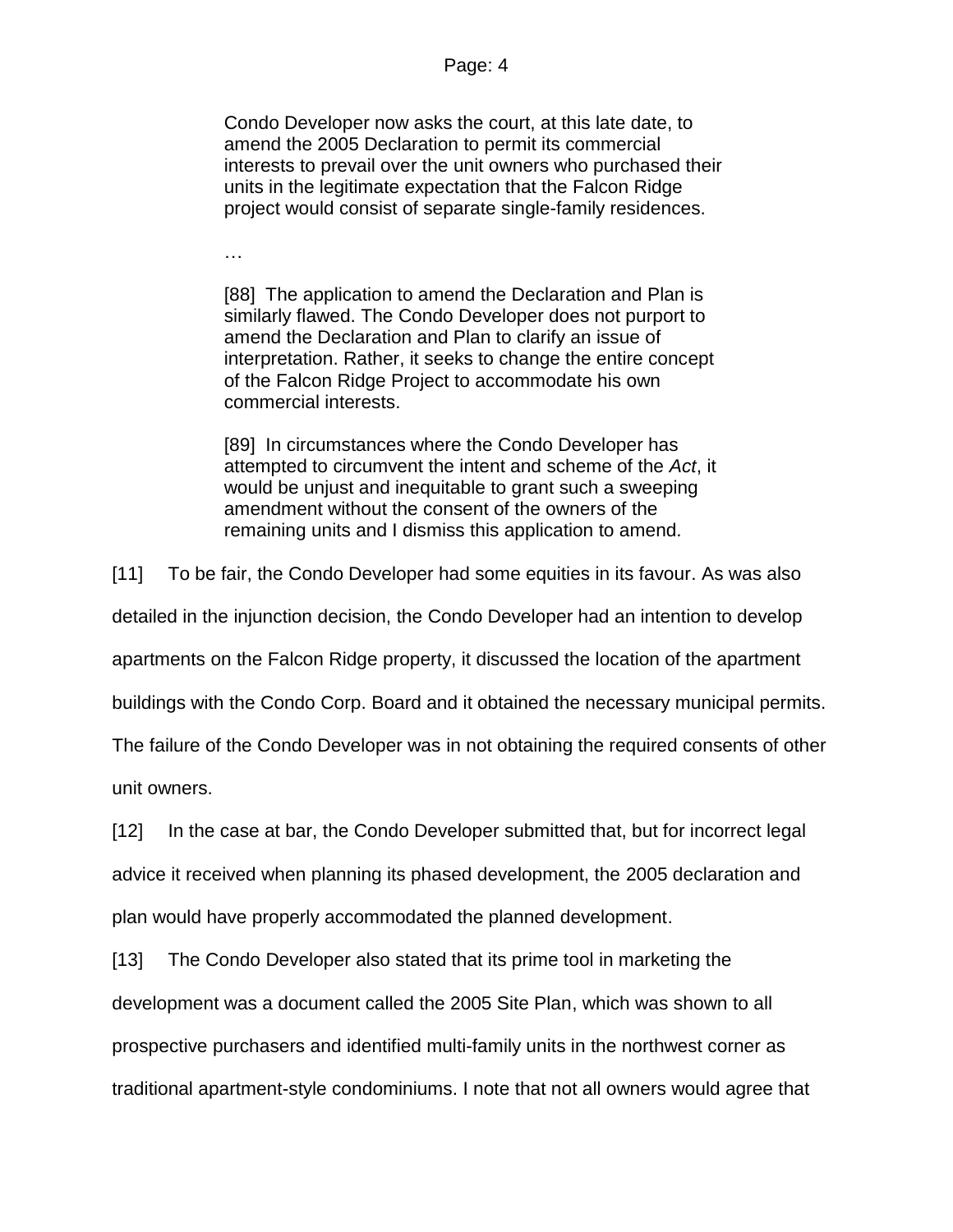they were shown the 2005 Site Plan. However, as I read the 2005 Site Plan, it makes no reference to stacked units in apartment-style buildings but rather displays 12 fourplex multi-family units. These are referred to as "apartment-style condominiums" in material filed by the real estate agent but I am able to observe only 12 four-plex units and no 24- or 18-unit apartment-style stacked-unit buildings.

## **THE AMENDMENT APPLICATIONS**

[14] The Condo Corp. proposes that the proportion of each owner's common interest and contribution to the common expenses be allocated as follows:

| (a) Units $1 - 54$                | 0.760%   |
|-----------------------------------|----------|
| (b) Units 55, 57 & 59             | 1.020%   |
| (c) Units 56, 58 & 60             | 1.030%   |
| (d) Units $63 - 88$               | 0.810%   |
| (e) Bare Land Unit A              | 31.750%  |
| <b>Total Percentage Allocated</b> | 100.000% |

[15] As stated above, the Condo Corp.'s proposed amendment does not include any development on Bare Land Unit A.

[16] The Condo Corp. also seeks an order that the amendments be without prejudice to any claim or cause of action that an owner or encumbrancer may have against any party as a result of the earlier invalid amendments. The Condo Corp. includes this latter order as the 2005 declaration and plan referred to the undeveloped portion of the plan as "common property", and it has since been constructed on and will be formally divided into units to reflect this development.

[17] In contrast, while the Condo Developer does not take any particular issue with the amendments insofar as they recognize the existing development, its modified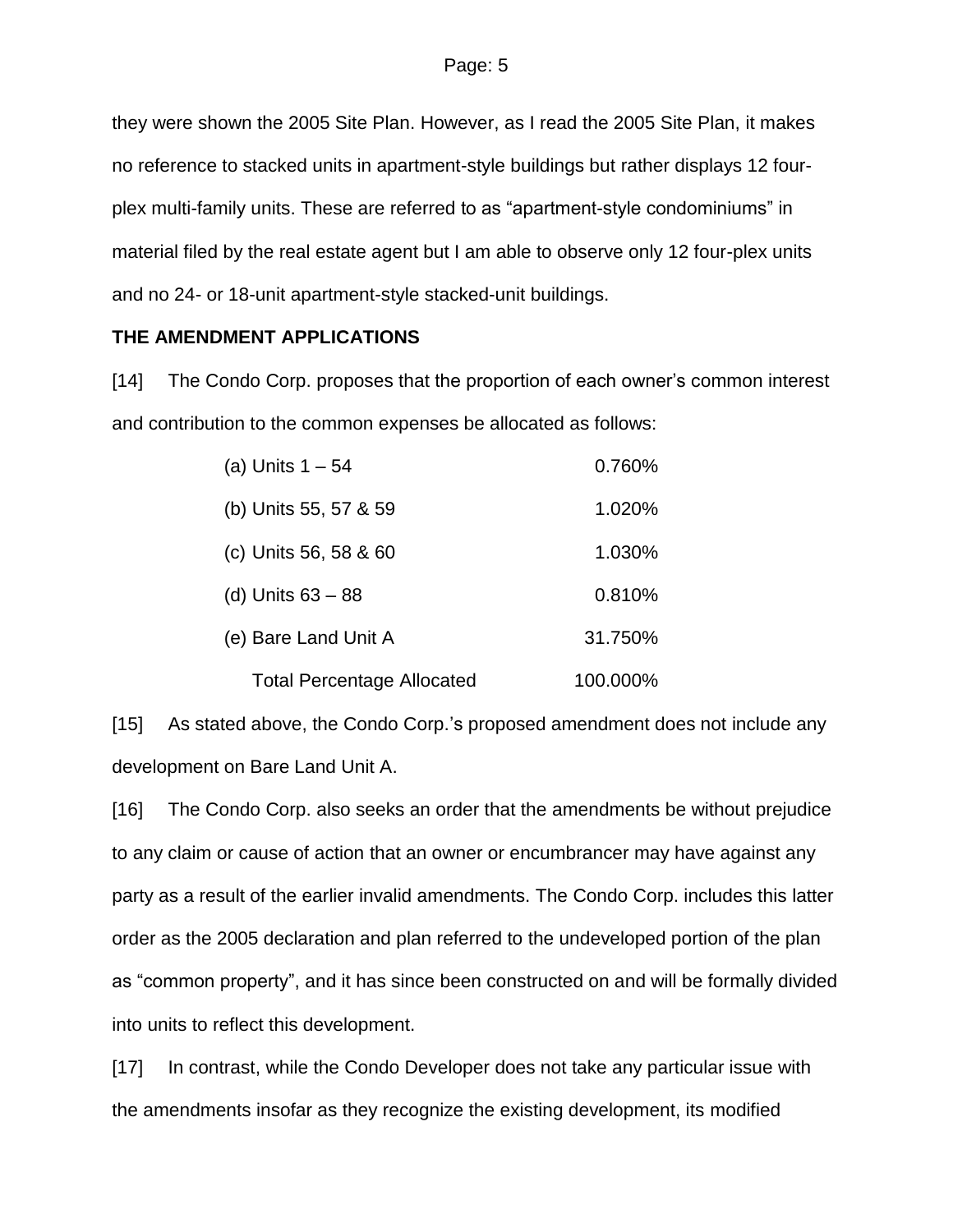proposal would permit the development of Bare Land Unit A into 18 stacked units and five single family homes. The Condo Developer proposes its amendments take place in two stages. The first would permit the construction of the 18 stacked units and additional single family dwellings. The second amendment would be made after construction to assign each of the new units a proportionate share of the common property and to reflect the new construction in a plan.

[18] While the parties to these applications have provided the evidence in the form of affidavits, some of the individual unit owners also made submissions in court.

[19] Neither the Condo Corp., nor the Condo Developer has obtained the approval of all the owners and encumbrancers. The Condo Corp. Board and a majority of owners oppose the Condo Developer's proposed 18 stacked units. While the numbers do not easily reconcile, it appears that the Condo Corp. has obtained the approval of 54 of the 87 unit owners. The Condo Developer has obtained the consent of 44 unit owners, although I note that 10 of those units are owned by the Condo Developer and another four units are owned by a principal of the Condo Developer. However, if the seven units that consented to the Condo Developer's plans for development at the time of purchase are added, the Condo Developer has 51 approvals for the 18 stacked units and five single family homes.

[20] The Condo Corp. Board conducted an extensive consultation process with the unit owners. It instructed legal counsel to prepare documents outlining the proposed amendments and mailed information packages to all unit holders at their mailing addresses. A similar information package was mailed to encumbrance holders.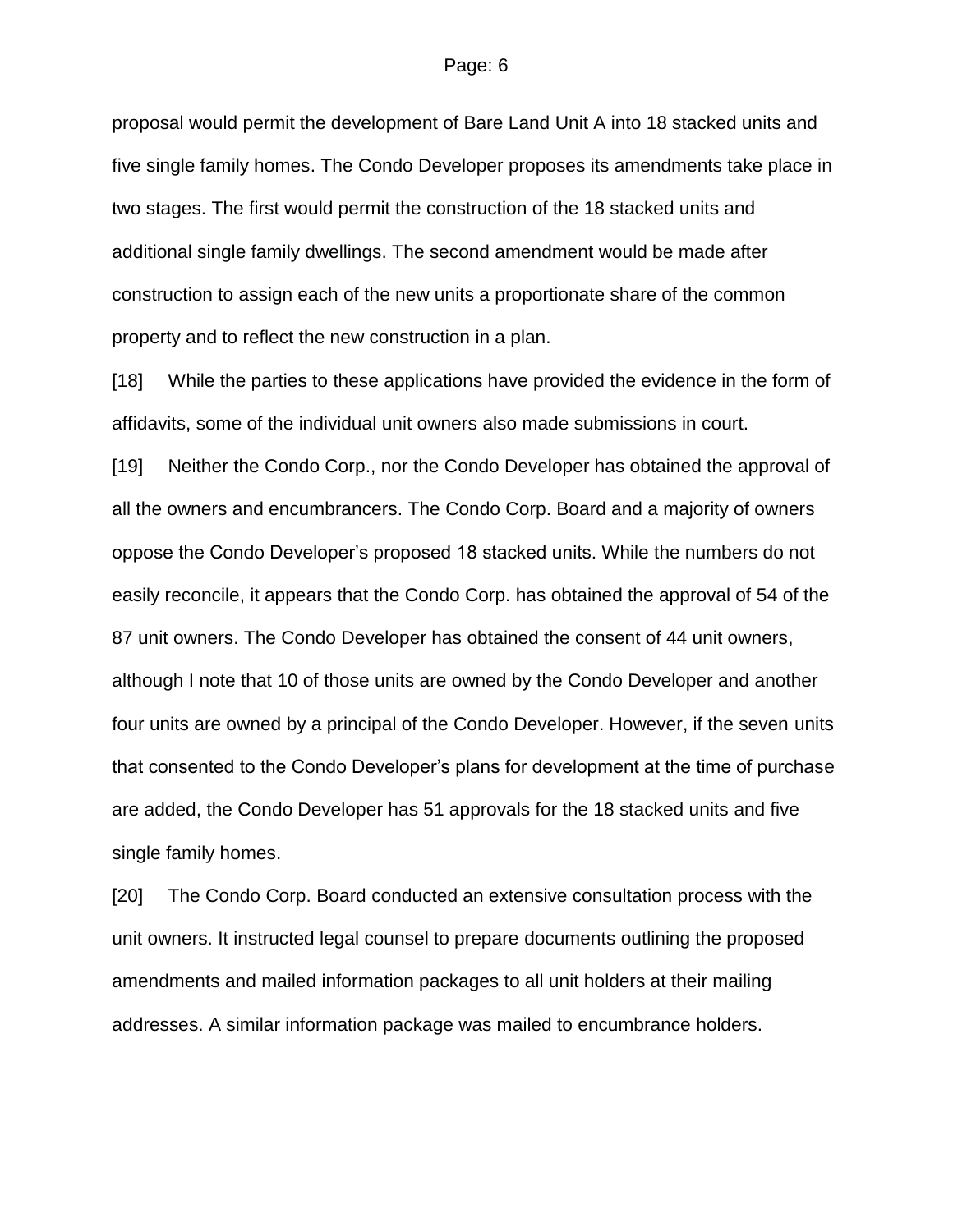[21] The Condo Corp. Board held a special general meeting of unit owners and

encumbrance holders on May 15, 2013, to discuss and answer questions about the

proposed amendments to the 2005 declaration and plan.

[22] The President of the Condo Corp. asked unit owners to provide feedback about

the amendments proposed by the Condo Developer. She summarized the feedback as

follows:

5. Some of the concerns of individual owners which have been expressed to the Board of Directors of CC95 are as follows:

> a. Disruption and disturbance caused by people who would rent the units in the building to be constructed …

b. That 37724 has not completed the grading and landscaping on the units it has already constructed …

c. Certain owners simply stated that they opposed the construction of an apartment building in CC95. …

d. Concerns were voiced with respect to the notion of living in a high density environment …

e. Concerns were raised regarding the unsafe conditions of the common property in the newer part of CC95 …

f. Concerns have also been raised regarding the quality of work performed by 37724 to date, suggesting a concern with work they might perform in the future. …

…

[23] The President expressed the concerns of the Condo Corp. Board as follows:

6. The Board of Directors for CC95 has the following concerns with the amendments to the Plan and Declaration of CC95 which have been proposed by 37724, which the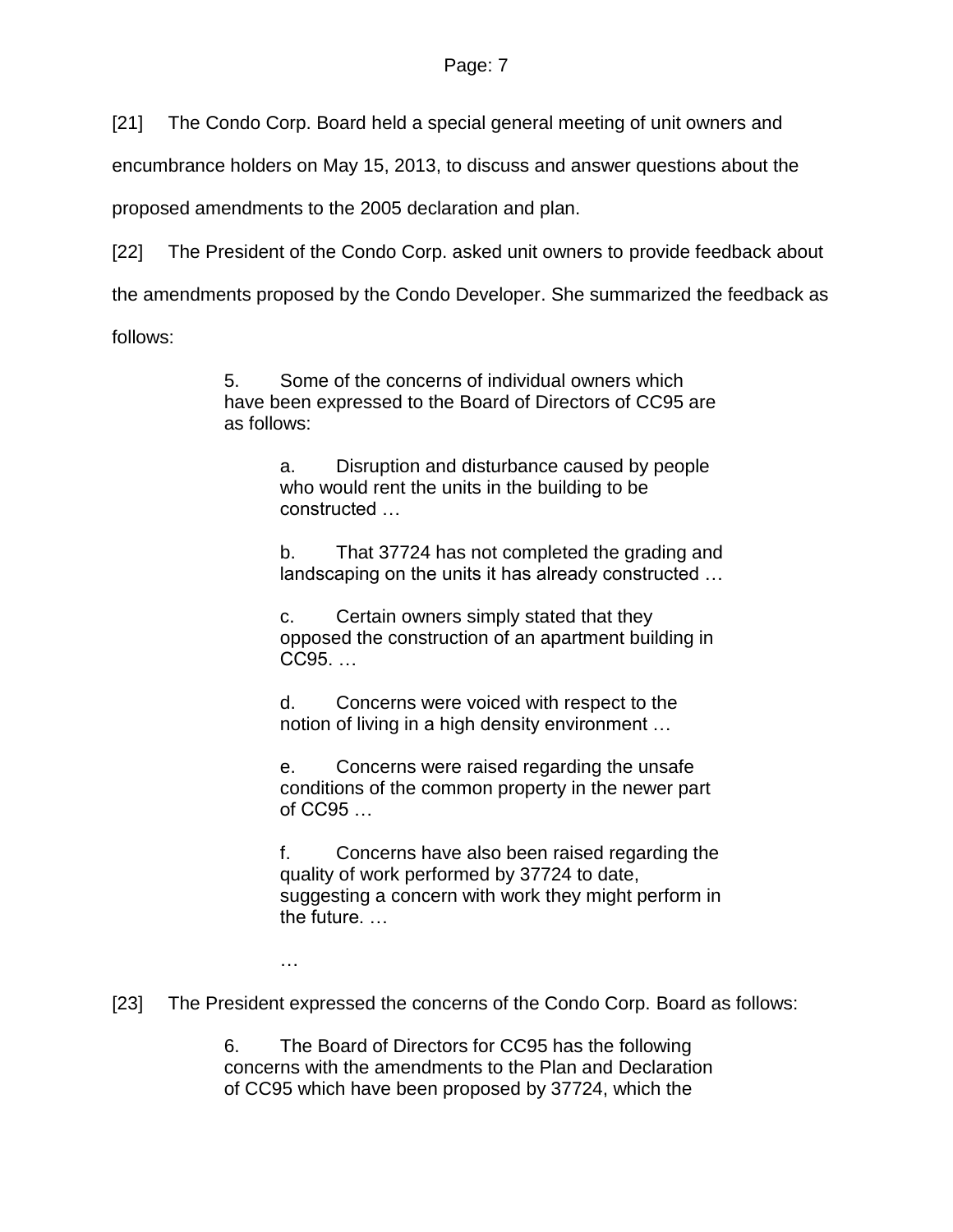Board of Directors view as being the concerns of the owners of CC95 as a group:

- a. The Board does not want the units in the apartment building to be rental units, as there is a concern that the small, contained neighbourhood would be negatively impacted.
- b. The Board feels that it is improper for completion of the common property in CC95 to be "held as a hostage" by 37724 as it attempts to negotiate an amendment of the Declaration and Plan to permit construction of the apartment building.
- c. The Board is concerned with how the condominium fees will be managed and the imposition of the costs of maintaining a building on owners who will gather no benefit from the building.
- d. The Board is concerned that the amendment to the Plan proposed by 37724 is not in accordance with the requirements of the Condominium Act in that it does not show the units which will be built. 37724 is seeking Court approval of an amendment which does not clearly specify what is being changed.
- e. The Board is also concerned with the fact that the amendments to the Declaration which are being proposed, being the amendments attached to 37724's Notice of Application, do not clearly indicate all of the changes proposed by 37724. While they appear to be proposing changes to the Declaration after it is amended by the Amendment as proposed by CC95, the 37724 proposed amendment document does not clearly indicate by strike out or redline all of the changes that 37724 would make. The Board is concerned that this document may have confused or misled owners when they considered whether they would consent or not.
- [24] The President further stated:

I attended at the Annual General Meeting for CC95 on June 26, 2013 at which Brian Little said that he understood that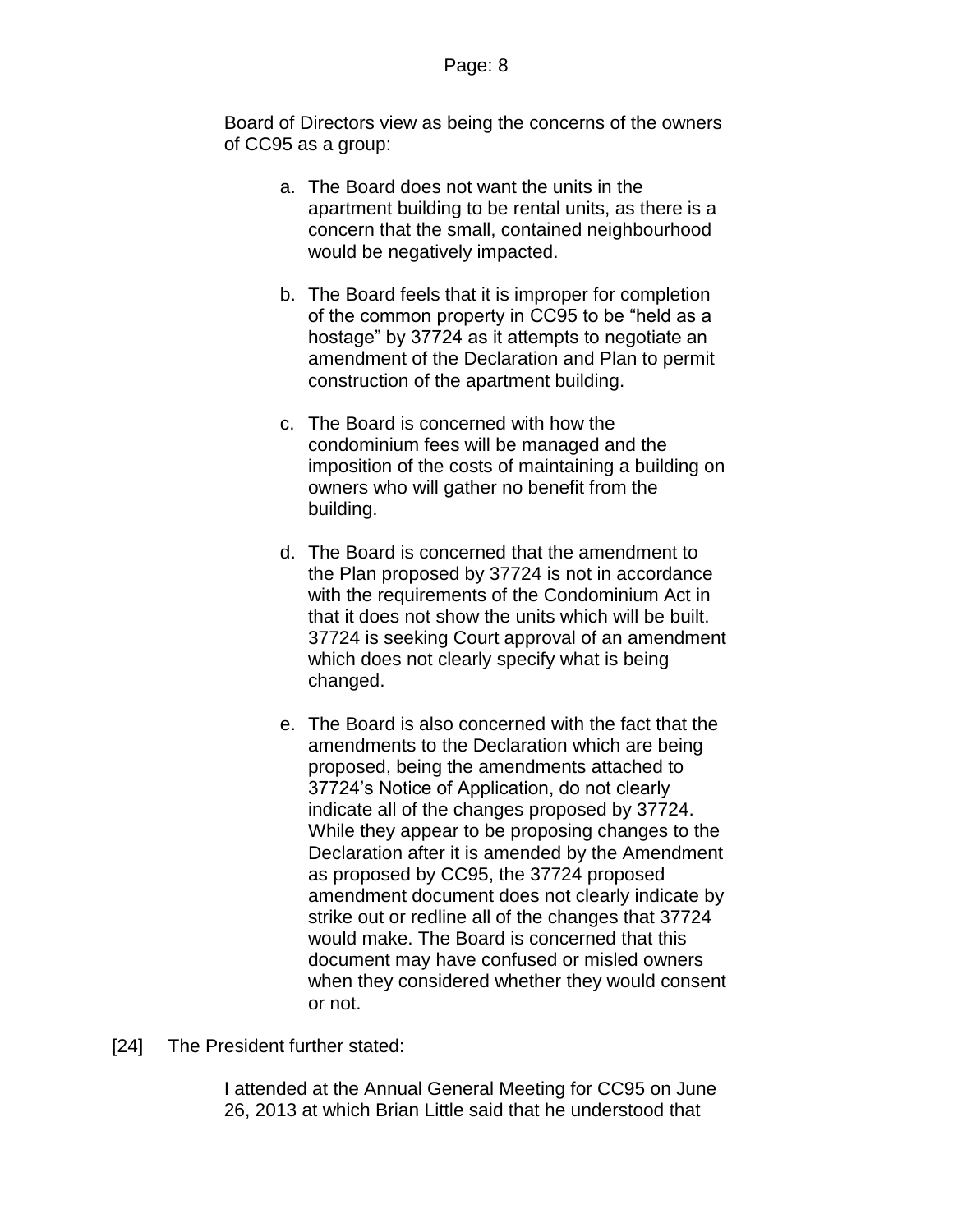people's concerns were overwhelmingly with the unfinished work on the common property of CC95, including paving the roads, sidewalks and landscaping. He went further to say that, because of the litigation, none of that is possible. He also indicated that the units in the apartment building will be sold. …

[25] One unit owner, Fabian Barajas, asserts that the Condo Developer has intentionally made the process confusing and has consistently deceived and manipulated his wife and him and other owners in the condominium community. Since he put down his deposit in April 2012, he states that the Condo Developer has presented a single plan of the property which has never indicated apartment buildings or stacked housing. Mr. Barajas states that the realtor representing the Condo Developer confirmed that the future phase would be single family homes or four-plexes.

[26] Mr. Barajas concludes:

g. I believe that an apartment building in Falcon Ridge will significantly decrease the value of our home because of the increased traffic, lack of adequate parking, loss of aesthetic qualities in the complex, loss of community feel of the complex, and most especially the fact that the apartment building is located directly beside our home.

[27] He chose Unit 88 because it was far from the entrance, had excellent views, a relatively exclusive backyard and faced south. The partially constructed apartment building places his unit in shadow during the evening. He states that he would not have purchased his unit had he known that an apartment building was going to be constructed.

[28] Rick Karp purchased a unit in November 2005. He was shown a plan that indicated the Condo Developer planned to build two multi-family stacked units. He also believes that the modified proposal of one apartment building and five single-family units will pave the way for completion of the landscaping, the paving of the road, the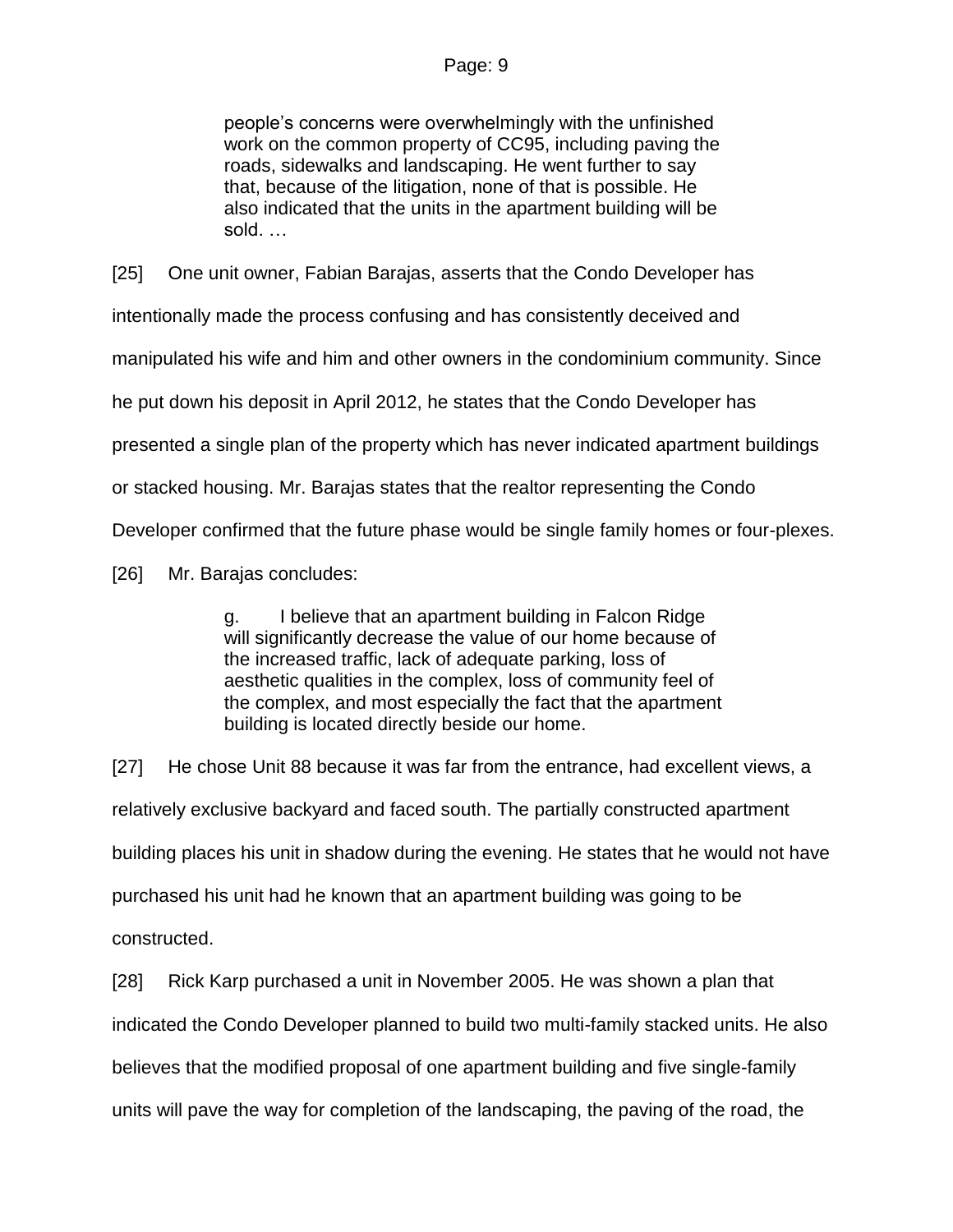construction of the retaining wall and other projects, all of which are in the best interests of the owners.

[29] For the purpose of this application, it is not necessary to make findings of fact about the aesthetic complaints or perceptions of the unit owners except to say that they are reasonably held opinions, whether consenting to or opposing the Condo Developer's proposal for Bare Land Unit A.

[30] However, I do find the following facts:

- 1. The 2005 declaration and plan did not contain any reference to Bare Land Unit A, the parcel of land now proposed for an apartment building of 18 stacked units and five single family homes;
- 2. The 2005 declaration and plan did not indicate any planned multi-family apartment buildings of any size or number of units;
- 3. The Condo Developer did have plans to construct multi-family apartment buildings and it discussed this with the Condo Corp. Board but not the individual unit owners;
- 4. The Condo Developer did not seek the consent of the unit owners and encumbrancers with respect to the 18 stacked units and five single family units until responding to this amendment application of the Condo Corp.;
- 5. The 2005 Site Plan, which is not a formal document under the *Act*, was used by the Condo Developer as a marketing tool. It did not contain any reference to multi-family apartment buildings but did show 12 four-plex units;
- 6. There has been no impediment to the Condo Developer completing its landscaping and paving obligations for existing unit owners;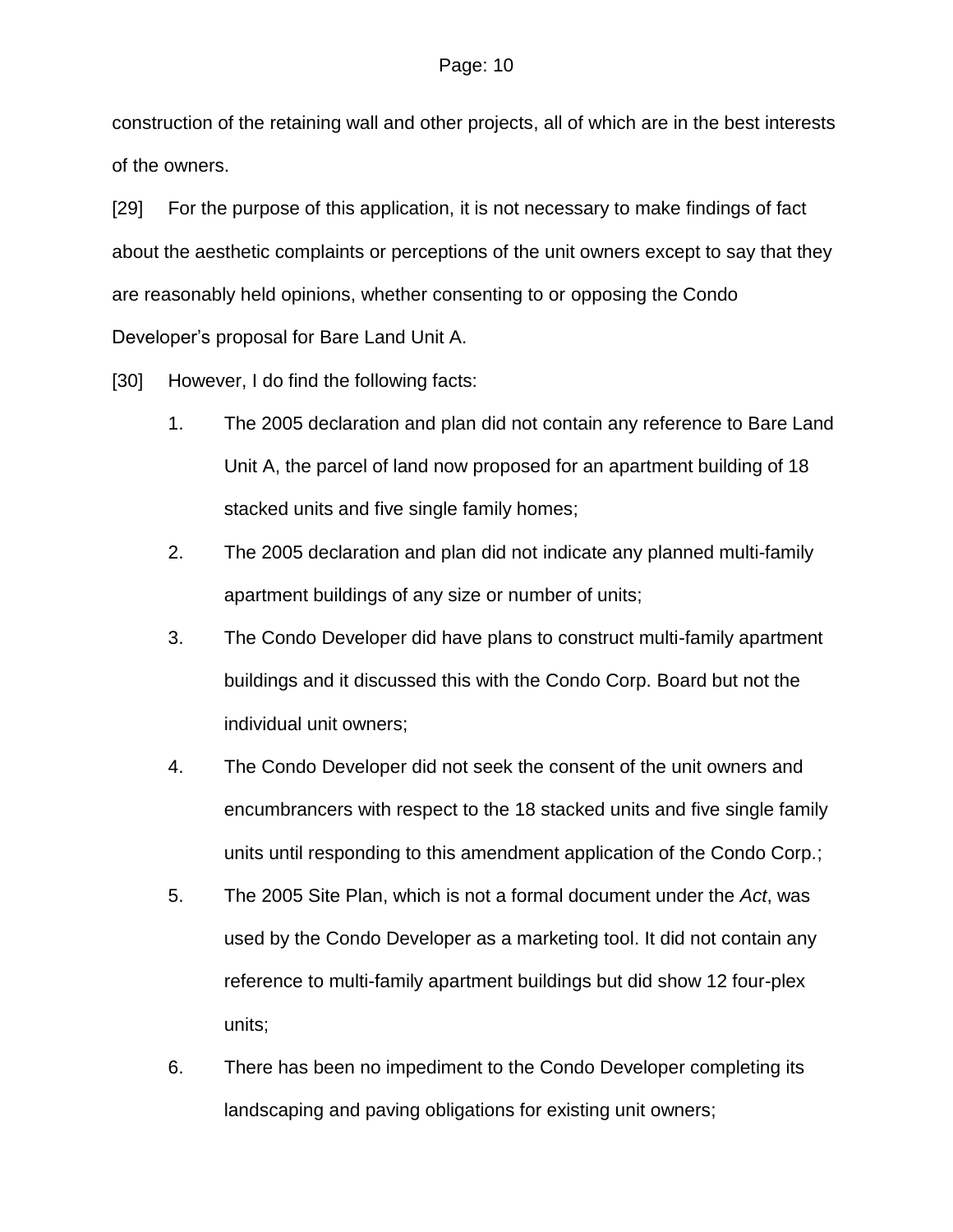7. Bare Land Unit A is partially constructed and the Condo Developer states that it has expended over \$1,000,000 on the structure and it would cost a substantial amount to demolish it.

## **ANALYSIS**

[31] Section 23(1) of the *Act* permits any interested party to apply for an amendment to the declaration and plan, so long as the corporation, any owner, or encumbrancer "considers it advisable". In determining whether to grant an amendment, s. 23(2) of the *Act* says that the court shall consider: (a) the scheme and intent of the *Act*; (b) the rights and interests of the owners, individually and as a whole; (c) which course of action would be most just and equitable; and (d) the probability of confusion and uncertainty if an order is not made.

## **The Scheme and Intent of the** *Act*

[32] I have discussed the scheme and intent of the *Act* in the injunction decision at paras. 22 – 36.

[33] The application of the *Act* is triggered by the registration of a declaration and plan under the *Land Titles Act,* R.S.Y. 2002, c. 130. This authorizes the registrar to issue a certificate of title in the name of the condominium corporation and separate certificates of title in the names of the owners of each unit described in the plan.

[34] Section 5 of the *Act* sets out the specific requirements that must be included in the declaration. For example, the declaration must set out the percentage of the common expenses to be paid by each unit. It must contain provisions respecting the occupation and use of the units and common elements. Section 5(3) states that all matters contained in a declaration may only be amended with the written consent of all owners.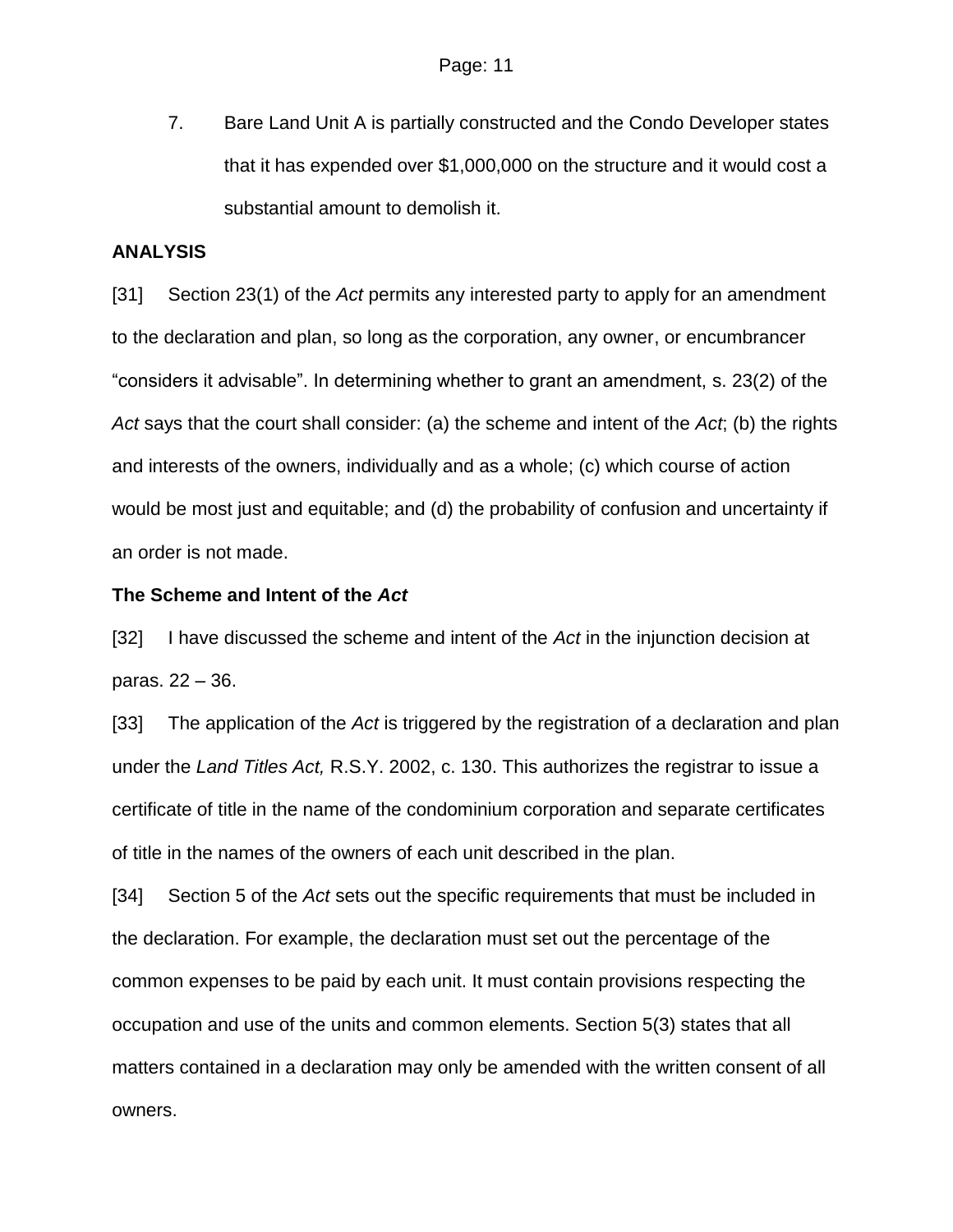[35] Section 6 sets out what the plan "shall contain", which includes the structural plans of the building, the boundaries of each unit by reference to the buildings and diagrams showing the shape and dimensions of each unit and its approximate location in relation to the other units and buildings. Like the declaration, the plan may only be amended with the written consent of all owners and encumbrancers.

[36] Sections 5 and 6 together clearly give unit owners and encumbrancers some comfort that the details set out in their condominium's declaration and plan will not be changed without the consent of all owners. An owner can therefore review the declaration and plan to determine the size and type of structures in the condominium project before purchasing a unit and be confident that these specifications will not be easily changed. The requirement for unanimous consent is, however, subject to an overriding discretion of the court to determine what is just and equitable pursuant to an application made under s. 23 of the *Act* if the owners and encumbrancers do not agree with each other.

[37] Section 13 sets out the rights and duties of owners, encumbrancers and the corporation *vis-a-vis* one another as follows:

> 13(1) Each owner is bound by, shall comply with and has a right to the compliance by the owners with this Act, the declaration and the bylaws, and the corporation has a duty to effect that compliance.

2) The corporation and each person having an encumbrance against a unit and common interest has a right to the compliance by the owners with this Act, the declaration and the bylaws.

(3) Each member of the corporation and each person having an encumbrance against a unit and a common interest has the right to performance of any duty of the corporation specified by this Act, the declaration or the bylaws.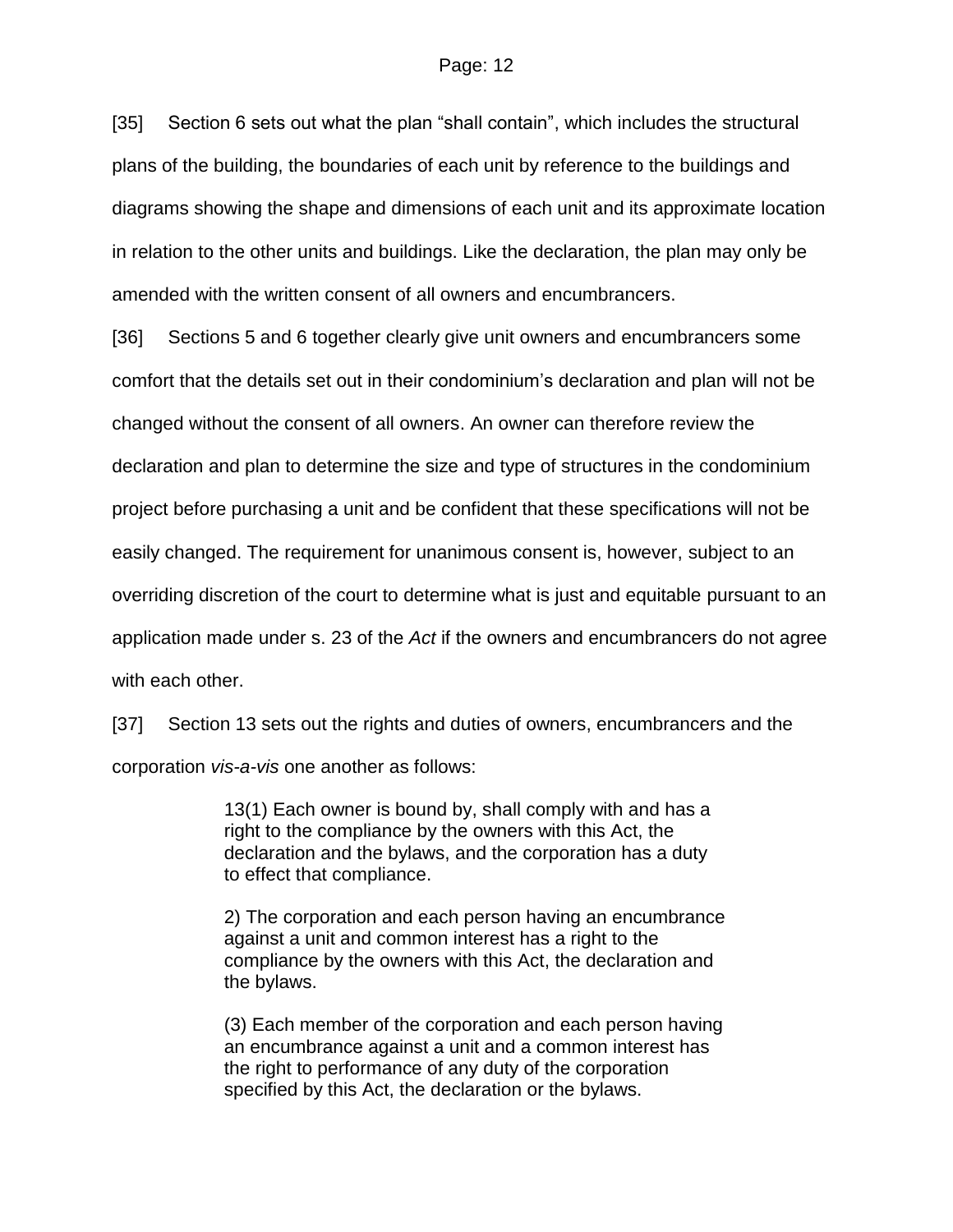[38] Section 24 sets out the ability of owners, encumbrancers and the Condo Corp. to seek a court order when there is a failure to perform such a duty:

> 24(1) If a duty imposed by this Act, the declaration or the bylaws is not performed, the corporation, any owner or any person having an encumbrance against a unit and common interest may apply to the court for an order directing the performance of the duty.

…

[39] The scheme of the *Act* gives unit owners clear rights and obligations that can be enforced. Both an individual owner and the Condo Corp. have the right to enforce the obligations of other owners or encumbrancers. However, it is mandatory for the Condo Corp. to enforce compliance of unit owners but discretionary for an owner or encumbrancer to apply for compliance.

[40] In the context of this case, the Condo Corp. must ensure compliance with the *Act,* declaration and bylaws. On the other hand, the Condo Developer has no specific statutory obligations or empowerment *qua* developer.

[41] The scheme and intent of the *Act* is such that amendments to the declaration and plan require the consent of all owners so that a single owner, who purchased a unit, gets the benefit of what he or she bargained for. That said, s. 23 of the *Act* allows for court-ordered amendments where there is no unanimity of the unit owners and encumbrancers.

[42] Under the *Act*, the unit owner has significant power to protect the condominium concept he or she bought into, however it is subject to the overriding discretion of the court to permit change where there is no unanimity about what that change should be.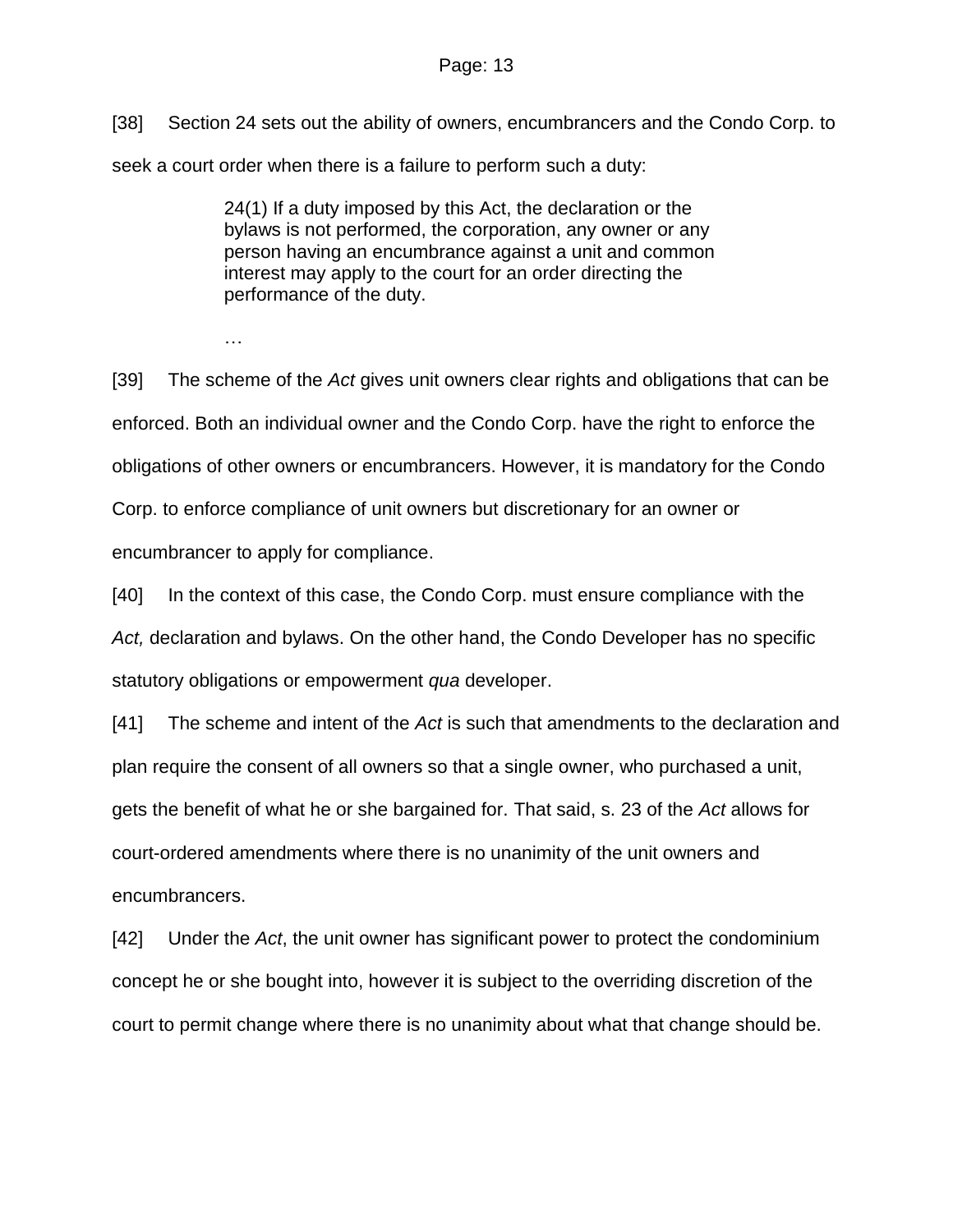# **The Rights and Interests of the Owners**

[43] Cromwell J.A., as he then was, expressed the essence of the condominium

concept and the rights of owners this way in *2475813 Nova Scotia Ltd. v. Rodgers*,

2001 NSCA 12, at para. 3:

The term "condominium" refers to a system of ownership and administration of property with three main features. A portion of the property is divided into individually owned units, the balance of the property is owned in common by all the individual owners and a vehicle for managing the property, known as the condominium corporation, is established: see A.H. Oosterhoff and W.B. Rayner, Anger and Honsberger Law of Real Property (1985), Vol. II, s. 3801 and Alvin B. Rosenberg, Condominium in Canada (1969). The condominium may be seen, therefore, as a vehicle for holding land which combines the advantages of individual ownership with those of multi-unit development: Oosterhoff and Rayner at s. 3802. In a sense, the unit owners make up a democratic society in which each has many of the rights associated with sole ownership of real property, but in which, having regard to their co-ownership with the others, some of those rights are subordinated to the will of the majority: see Robert J. Owens et al. (eds), Corpus Juris Secundum (1996), Estates 195, Vol. 31, p. 260. (my emphasis)

[44] It is fair to say that the views of all owners should be considered whether they oppose or consent to the Condo Developer's proposal for the development of Bare Land Unit A. However, the Condo Corp. has a duty under s. 13(1) of the *Act* to effect compliance by owners and to that extent, its views may be granted some deference that may not be granted to individual owners.

[45] Consideration must be given to the rights and interests of both individual owners and the owners collectively or as a whole. Mr. Barajas, as an individual owner, would clearly be detrimentally affected by the continued construction of the 18 stacked units whereas Mr. Karp supports the modified proposal of the Condo Developer so long as the landscaping and paving is completed.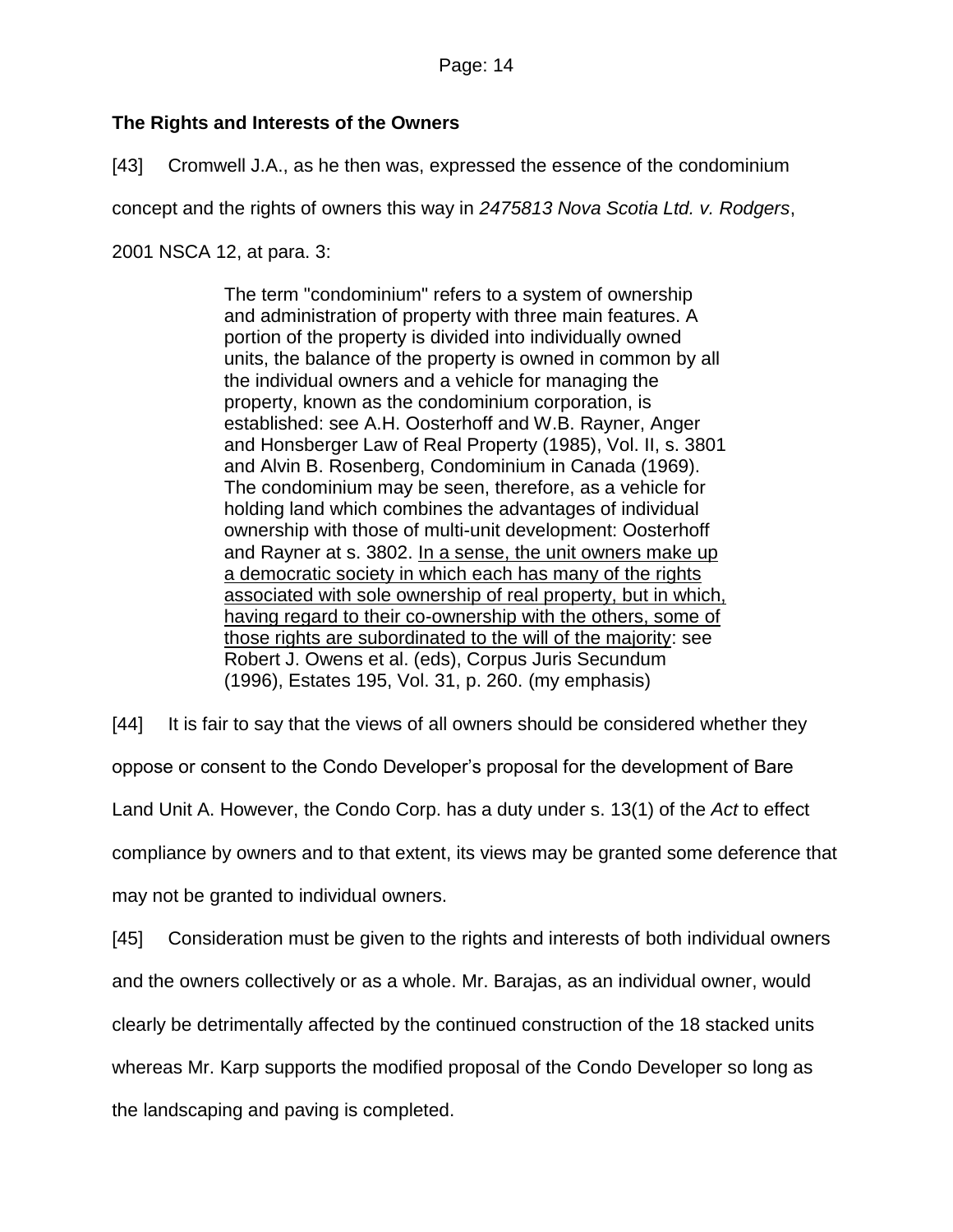[46] The questions of whether and how Bare Land Unit A is developed are the subject of considerable disagreement. The fact that the Condo Corp.'s proposed amendments appear to leave the Bare Land Unit A partially constructed, and under a permanent injunction preventing further construction, despite the obvious aesthetic implications, is an indication of how vehement the opposition is to the Condo Developer's plan. On a collective basis, a slim majority of the owners favours the Condo Corp.'s opposition to the Condo Developer's plans.

#### **The Most Just and Equitable Course of Action**

[47] In most court cases, a condominium corporation is pitted against an individual owner and, where the condominium board of directors has been acting reasonably, the rights of the individual owner will give way to the interest of the other owners as expressed by the condominium corporation. See *Gentis v. Strata Plan VR 368*, 2003 BCSC 120, at para. 41.

[48] The case at bar is more complex in that it must resolve what is just and equitable as between all the condo owners, some of whom are on completely opposite sides of the dispute. At the outset, I should indicate that I do not consider the prospect of leaving Bare Land Unit A in a state of partial construction to be just and equitable for either side, as it puts the dispute off without resolution for another day in court. Rather, the question is whether the Condo Developer's proposal of 18 stacked units and five single units is just and equitable or whether some other alternative is more reasonable. I note that both parties agree that the Court is not limited to either accepting or rejecting a specific amendment but can exercise its discretion to consider other alternatives.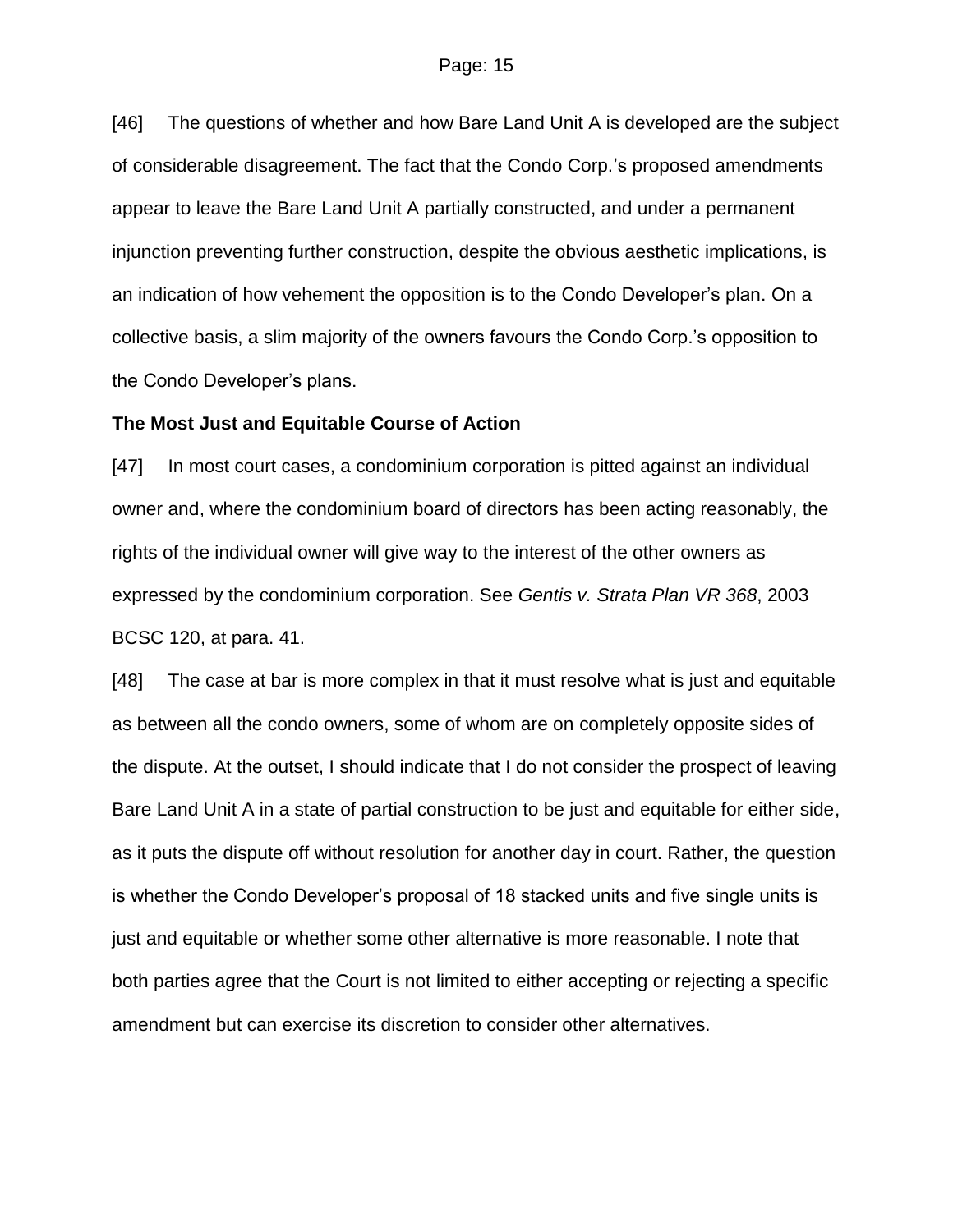[49] The phrase "just and equitable" connotes the balancing of equitable interests with justice and the "reasonable expectations" of the parties is also encompassed in the concept. See *BCE Inc. v. 1976 Debentureholders,* 2008 SCC 69, at paras. 58 – 62.

[50] This phrase appears in statutes in varied contexts, including corporate law and estates law. However, in my view, regardless of the context, the use of the term "just and equitable" signals a legislative intent to confer a broad discretion upon the court to resolve the relevant dispute. It permits consideration of not just the legal rights of affected individuals but also the broader spectrum of equitable rights. The application of the concept is elastic but not unbounded. It is capable of adapting to the facts of a given situation and contemporary standards and views, but it must be exercised judicially and on a principled basis (see e.g. *Vivian v. Firth*, 2012 BCSC 517, at paras. 64 – 67; *Tataryn v. Tataryn Estate*, [1994] 2 S.C.R. 807, para. 15).

[51] I am of the view that both the Condo Developer and Condo Corp. anticipated that there would be development of some sort on Bare Land Unit A despite its undeveloped state in the 2005 declaration and plan. There is no evidence that unit owners expected it to be open space or remain undeveloped. The unit owners must have reasonably expected some new units consistent with the concept of Falcon Ridge. However, it was not in the reasonable contemplation of the unit owners that there would be large apartment buildings with stacked condominium apartment units. In my view, any development of Bare Land Unit A, to be just and equitable, must address the views of the unit owners expressed and endorsed by the Condo Corp. The present proposal of the Condo Developer for 18 stacked units in one building would change the character of Falcon Ridge significantly from its present composition of single family units.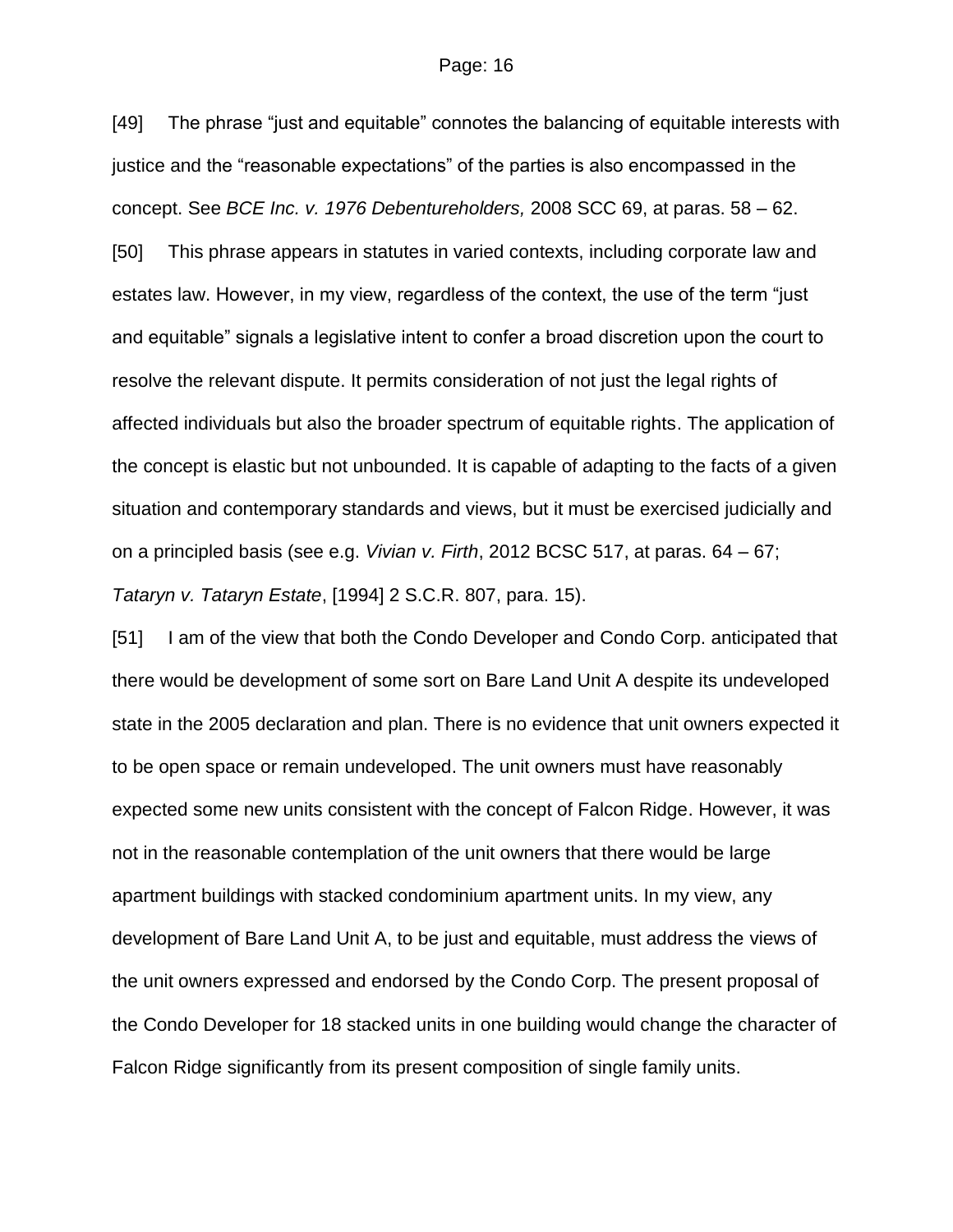[52] It is also legitimate for the unit owners to take issue with the Condo Developer proceeding with its modified development proposal for Bare Land Unit A when it has not provided all the basic common benefits of landscaping and paving and suggesting that those benefits are being stalled by this court action. In my view, the uncertainty about the development of Bare Land Unit A poses no impediment to the Condo Developer completing the common element improvements.

[53] The Condo Corp. amendment preserves the single family unit concept of Falcon Ridge but leaves Bare Land Unit A with a partially constructed multi-storey apartment building. The Condo Developer proposes a reduced size of the apartment building from 24 stacked units to 18, and five single family homes. The Condo Developer has spent \$1,000,000 on the development of Bare Land Unit A and is now under a permanent injunction not to continue construction. The Condo Developer says that it will be expensive to remove the partially-constructed apartment building.

[54] On the other hand, the Condo Developer commenced construction on July 18, 2012, with full knowledge that it did not have an electrical easement for construction. It knew on August 31, 2012, that the Condo Corp. took the position that amendments to the declaration and plan were required. The Condo Developer proceeded in any event until the Court granted a permanent injunction: See the injunction decision at paras. 116 – 118. In the injunction application, the Condo Developer found fault with the Condo Corp. Board. In this application, it is their own lawyer who let them down. Whatever its view of who is at fault for the situation it finds itself in, its problems cannot be visited upon the unit owners.

[55] The unit owners were never informed about the 24-unit apartment building on Bare Land Unit A. The apartment building did not exist on the 2005 declaration and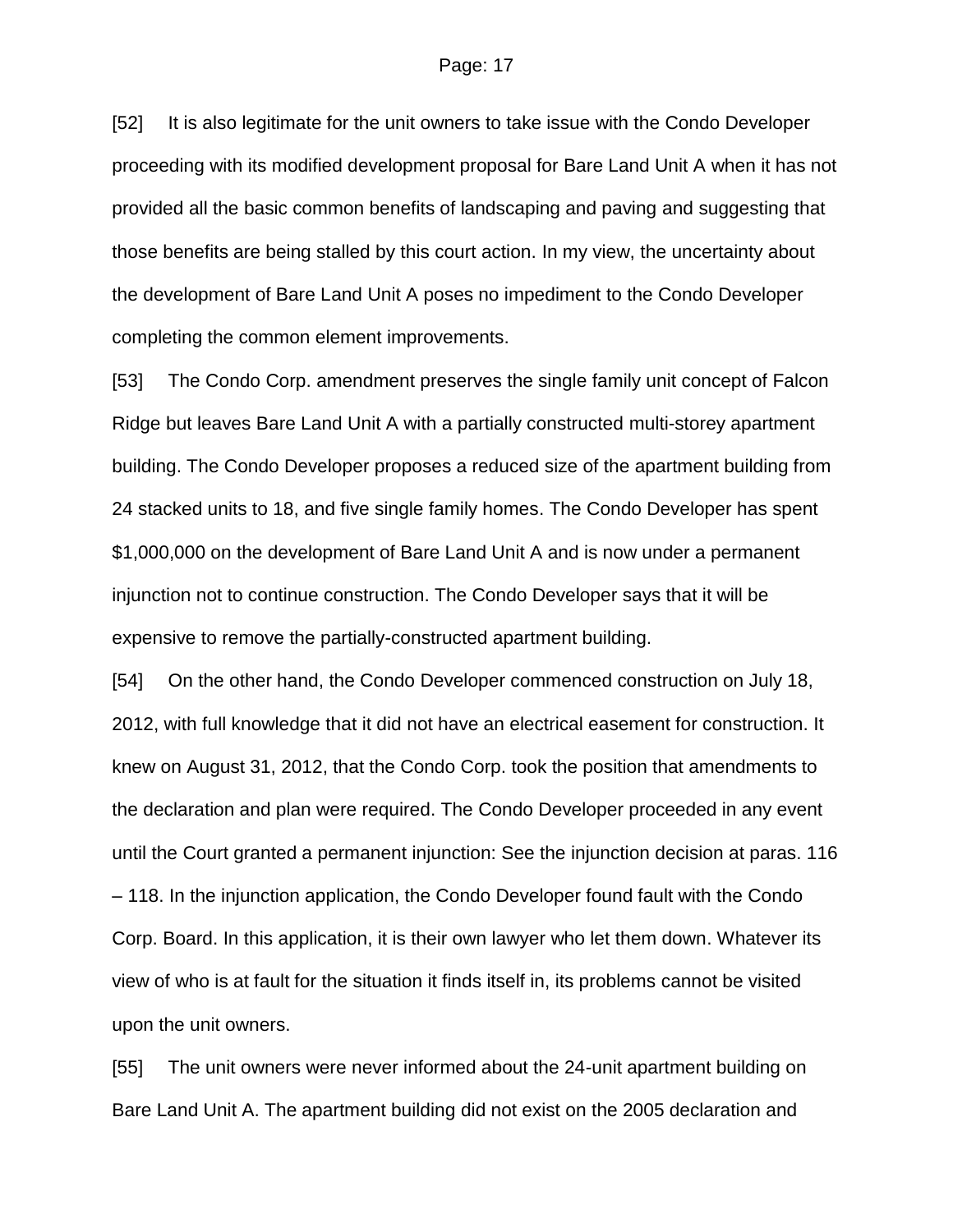plan, and was not accurately represented on the 2005 Site Plan which, in any event, had no legal status other than as a marketing tool.

[56] However, the 2005 Site Plan does offer an apparent middle ground that would allow the Condo Developer to complete the Falcon Ridge condominium without destroying the character of the development that unit owners found to be so attractive in the first place. In other words, the four-plex units that are described in the 2005 Site Plan offer a basis for compromise.

[57] In my view, it would be just and equitable for the Condo Developer to proceed to construct four-plex units that it included in the 2005 Site Plan or some combination of four-plex and single family units. That plan did not have the stacked apartment units proposed by the Condo Developer but it did contemplate multi-family units in the form of four-plexes. The difficulty with ordering such an amendment is that there is no plan before the Court that sets out structural plans, boundaries and diagrams that show the shape and dimension of the four-plex units in relation to the units on each side as required by s. 6 of the *Act*. In other words, if a development of Bare Land Unit A proceeds, there must be disclosure of the detail of the proposed development.

#### **The Probability of Confusion and Uncertainty**

[58] All parties agree that the amendments applied for by the Condo Corp. should be granted except with respect to Bare Land Unit A. There would be confusion and uncertainty in leaving the partially-constructed apartment building, and this would only prolong this litigation. By the same token, it would be unjust and inequitable to the majority of unit owners that oppose the Condo Developer's proposal to allow it to proceed with the construction of 18 stacked units.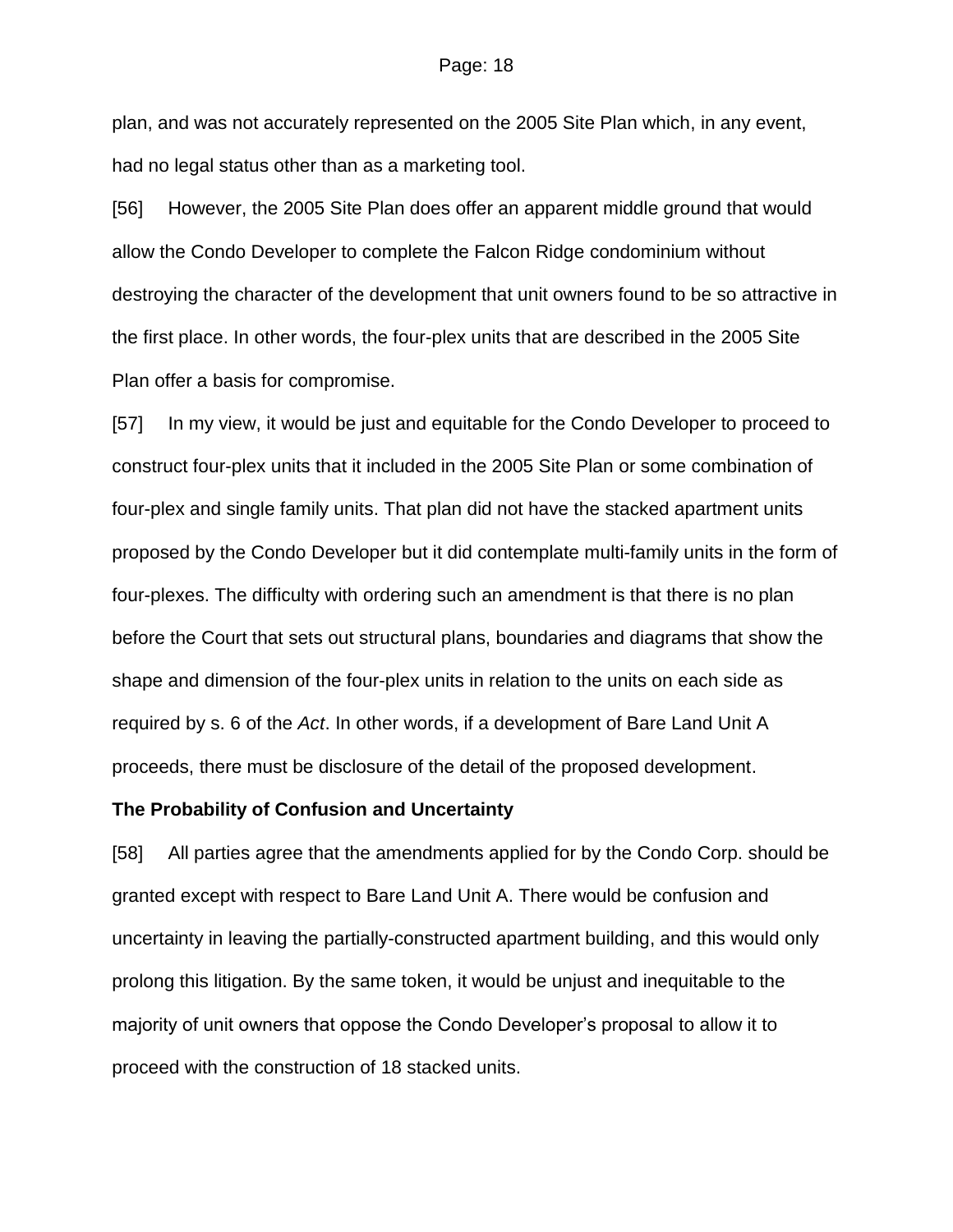[59] Counsel for the Condo Developer objects to the term that these amendments are without prejudice to causes of actions owners may have as a result of the invalid amendments on the ground that this would create uncertainty. However, that uncertainty is a result of the actions of the Condo Developer. Nevertheless, there are no outstanding court actions involving any owners whose rights need to be preserved. In my view, it would be appropriate to deny the Condo Corp.'s application for the without prejudice order.

[60] The only solution that I find to be both just and equitable and to end the confusion and uncertainty is to permit the Condo Developer to proceed with the construction of four-plex units or a combination of four-plex and single family units on Bare Land Unit A. On the record before me, there is insufficient information to order the Condo Developer to proceed with a specific number or configuration of four-plex condo units. If the Condo Developer wishes to proceed with the development of four-plex units on Bare Land Unit A, I order that the Condo Developer submit the plans required by s. 6(1), (2) and (3) of the *Act* for additional condominium units on Bare Land Unit A within 90 days to this Court for approval. The Condo Corp. is at liberty to make submissions on the Condo Developer's proposed plans.

#### **CONCLUSION**

[61] In considering all of the factors in his matter, I order the following:

1. The declaration of the Condo Corp. be amended so that the original declaration of the Condo Corp., executed on the 28<sup>th</sup> day of September, 2005 and registered at the Land Titles Registry in Whitehorse, Yukon Territory on the 17<sup>th</sup> day of October, 2005 be replaced with a Declaration in the form proposed by the Condo Corp.